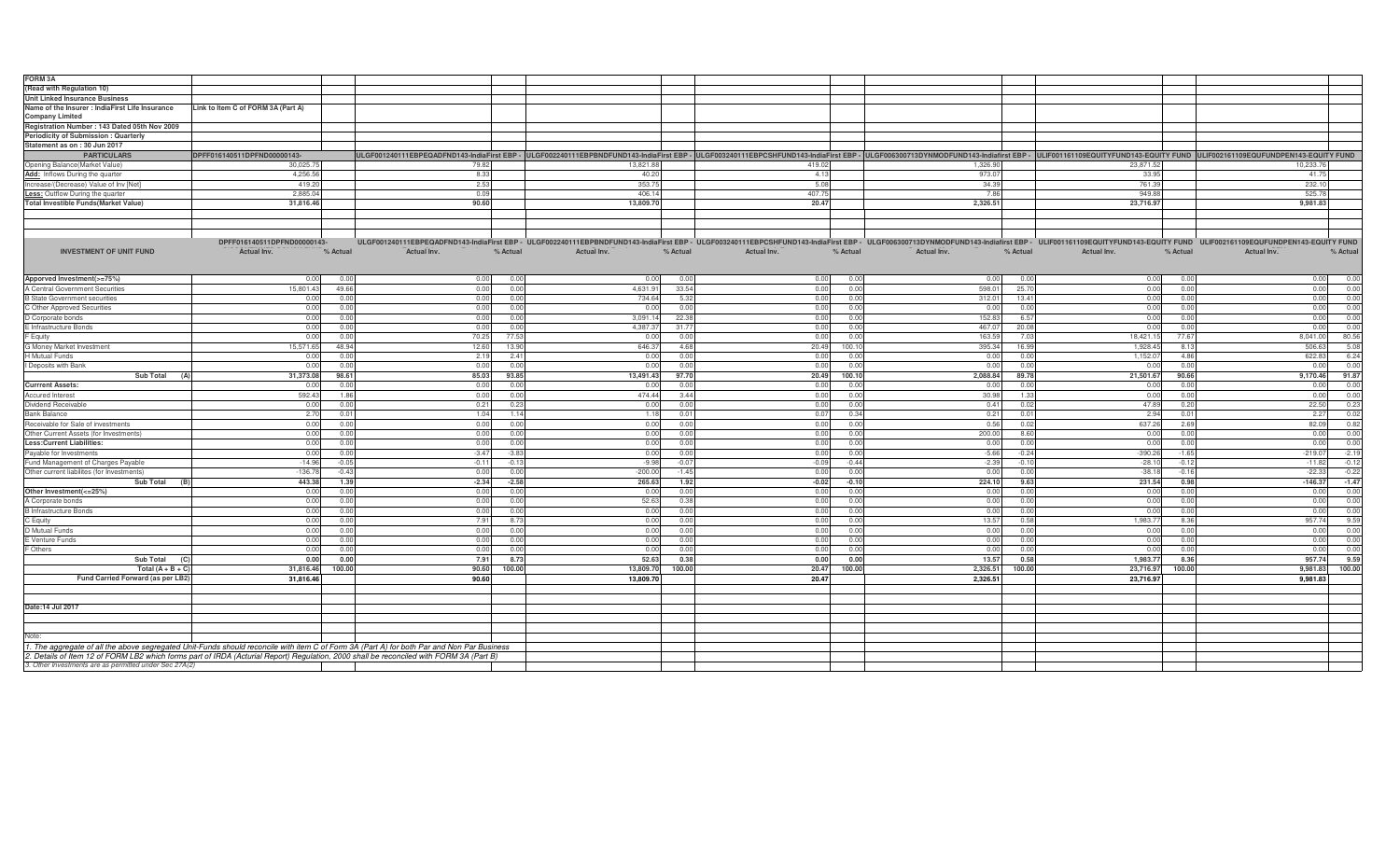|             |          |                                                                           |          |                |          |             |          |             |          |             |          | ULIF003161109DEBTFUND00143-DEBT FUND ULIF004161109DEBFUNDPEN143-DEBT FUND ULIF005161109BALANCEDFN143-BALANCEDFN143-BALANCED ULIF006161109BALANCED ULIF006161109BALANCED ULIF006161109BALANCED ULIF006161109BALFUNDPEN143-Balan |          |             |          |         |
|-------------|----------|---------------------------------------------------------------------------|----------|----------------|----------|-------------|----------|-------------|----------|-------------|----------|--------------------------------------------------------------------------------------------------------------------------------------------------------------------------------------------------------------------------------|----------|-------------|----------|---------|
| 2,516.29    |          | 3,285.12                                                                  |          | 13,578.01      |          | 7,246.44    |          | 12.64       |          | 20.93       |          | 1,11,816.42                                                                                                                                                                                                                    |          | 83.717.15   |          |         |
| 25.97       |          | 23.34                                                                     |          | 34.63          |          | 12.71       |          | 0.09        |          |             |          | 3,022.46                                                                                                                                                                                                                       |          | 2,571.68    |          |         |
|             |          |                                                                           |          |                |          |             |          |             |          | 0.19        |          |                                                                                                                                                                                                                                |          |             |          |         |
| 80.55       |          | 86.67                                                                     |          | 411.49         |          | 177.28      |          | 0.14        |          | 0.21        |          | 3,740.93                                                                                                                                                                                                                       |          | 1,631.29    |          |         |
| 111.33      |          | 180.57                                                                    |          | 525.93         |          | 486.00      |          | 0.45        |          | 1.91        |          | 6,808.82                                                                                                                                                                                                                       |          | 2,971.82    |          |         |
| 2,511.48    |          | 3,214.57                                                                  |          | 13,498.21      |          | 6,950.42    |          | 12.42       |          | 19.43       |          | 1,11,770.99                                                                                                                                                                                                                    |          | 84,948.31   |          |         |
|             |          |                                                                           |          |                |          |             |          |             |          |             |          |                                                                                                                                                                                                                                |          |             |          |         |
|             |          |                                                                           |          |                |          |             |          |             |          |             |          |                                                                                                                                                                                                                                |          |             |          |         |
|             |          |                                                                           |          |                |          |             |          |             |          |             |          |                                                                                                                                                                                                                                |          |             |          |         |
|             |          |                                                                           |          |                |          |             |          |             |          |             |          |                                                                                                                                                                                                                                |          |             |          |         |
|             |          | ULIF003161109DEBTFUND00143-DEBT FUND ULIF004161109DEBFUNDPEN143-DEBT FUND |          |                |          |             |          |             |          |             |          | ULIF005161109BALANCEDFN143-BALANCED ULIF006161109BALFUNDPEN143-Balanced Fund ULIF007161109LIQUIDFUND143-LIQUID FUND ULIF003161109LIQFUNDPEN143-LIQUID FUND ULIF009010910EQUTY1FUND143-EQUITY FUND ULIF010010910DEBT01FUND143-D |          |             |          |         |
| Actual Inv. | % Actual | Actual Inv.                                                               | % Actual | Actual Inv.    | % Actual | Actual Inv. | % Actual | Actual Inv. | % Actual | Actual Inv. | % Actual | Actual Inv.                                                                                                                                                                                                                    | % Actual | Actual Inv. | % Actual |         |
|             |          |                                                                           |          |                |          |             |          |             |          |             |          |                                                                                                                                                                                                                                |          |             |          |         |
|             |          |                                                                           |          |                |          |             |          |             |          |             |          |                                                                                                                                                                                                                                |          |             |          |         |
|             |          |                                                                           |          |                |          |             |          |             |          |             |          |                                                                                                                                                                                                                                |          |             |          |         |
| 0.00        | 0.00     | 0.00                                                                      | 0.01     | 0 <sub>0</sub> | 0.00     | 0.00        | 0.00     | 0.00        | 0.00     | 0.00        | 0.00     | 0.00                                                                                                                                                                                                                           | 0.00     | 0.00        |          | 0.00    |
| 1,255.90    | 50.01    | 1.471.36                                                                  | 45.77    | 1.765.29       | 13.08    | 459.47      | 6.61     | 0.00        | 0.00     | 0.00        | 0.00     | 0.00                                                                                                                                                                                                                           | 0.00     | 23.342.17   |          | 27.48   |
| 53.47       | 2.13     | 0.00                                                                      | 0.00     | 263.1          | 1.95     | 0.00        | 0.00     | 0.00        | 0.00     | 0.00        | 0.00     | 0.00                                                                                                                                                                                                                           | 0.00     | 5,792.81    |          | 6.82    |
| 0.00        | 0.00     | 0.00                                                                      | 0.0      | 331.1          | 2.45     | 193.16      | 2.78     | 0.00        | 0.00     | 0.00        | 0.00     | 0.00                                                                                                                                                                                                                           | 0.00     | 0.00        |          | 0.00    |
|             |          |                                                                           |          |                |          |             |          |             |          |             |          |                                                                                                                                                                                                                                |          |             |          |         |
| 553.26      | 22.03    | 677.14                                                                    | 21.06    | 274.8          | 2.04     | 473.21      | 6.81     | 0.00        | 0.00     | 0.00        | 0.00     | 0.00                                                                                                                                                                                                                           | 0.00     | 10,900.74   |          | 12.83   |
| 499.98      | 19.91    | 918.99                                                                    | 28.59    | 1,658.8        | 12.29    | 1,166.35    | 16.78    | 0.00        | 0.00     | 0.00        | 0.00     | 0.00                                                                                                                                                                                                                           | 0.00     | 37,158.33   |          | 43.74   |
| 0.00        | 0.00     | 0.00                                                                      | 0.00     | 7,032.9        | 52.10    | 3,767.04    | 54.20    | 0.00        | 0.00     | 0.00        | 0.00     | 92,939.51                                                                                                                                                                                                                      | 83.15    | 0.00        |          | 0.00    |
| 36.89       | 1.47     | 54.88                                                                     | 1.71     | 1.240.4        | 9.19     | 305.20      | 4.39     | 12.40       | 99.82    | 18.39       | 94.69    | 4.281.05                                                                                                                                                                                                                       | 3.83     | 3.188.13    |          | 3.75    |
|             |          |                                                                           |          |                |          |             |          |             |          |             |          |                                                                                                                                                                                                                                | 5.24     |             |          | 0.00    |
| 0.00        | 0.00     | 0.00                                                                      | 0.00     | 0.01           | 0.00     | 0.00        | 0.00     | 0.00        | 0.00     | 0.00        | 0.00     | 5,856.74                                                                                                                                                                                                                       |          | 0.00        |          |         |
| 0.00        | 0.00     | 0.00                                                                      | 0.0      | 0.0            | 0.00     | 0.00        | 0.00     | 0.00        | 0.00     | 0.00        | 0.00     | 0.00                                                                                                                                                                                                                           | 0.00     | 0.00        |          | 0.00    |
| 2,399.50    | 95.54    | 3,122.38                                                                  | 97.13    | 12,566.66      | 93.10    | 6,364.42    | 91.57    | 12.40       | 99.82    | 18.39       | 94.69    | 1,03,077.31                                                                                                                                                                                                                    | 92.22    | 80,382.19   |          | 94.62   |
| 0.00        | 0.00     | 0.00                                                                      | 0.00     | . n n          | 0.00     | 0.00        | 0.00     | 0.00        | 0.00     | 0.00        | 0.00     | 0.00                                                                                                                                                                                                                           | 0.00     | 0.00        |          | 0.00    |
| 62.38       | 2.48     | 92.72                                                                     | 2.88     | 117.2          | 0.87     | 91.64       | 1.32     | 0.00        | 0.00     | 0.00        | 0.00     | 0.00                                                                                                                                                                                                                           | 0.00     | 2,732.97    |          | 3.22    |
|             |          |                                                                           |          |                |          |             |          |             |          |             |          |                                                                                                                                                                                                                                |          |             |          |         |
| 0.00        | 0.00     | 0.00                                                                      | 0.00     | 22.06          | 0.16     | 11.22       | 0.16     | 0.00        | 0.00     | 0.00        | 0.00     | 281.61                                                                                                                                                                                                                         | 0.25     | 0.00        |          | 0.00    |
| 1.03        | 0.04     | 1.04                                                                      | 0.03     | 2.60           | 0.02     | 2.19        | 0.03     | 0.04        | 0.31     | 1.03        | 5.28     | 4.14                                                                                                                                                                                                                           | 0.00     | 1.73        |          | 0.00    |
| 0.00        | 0.00     | 0.00                                                                      | 0.0      | 40.9           | 0.30     | 32.47       | 0.47     | 0.00        | 0.00     | 0.00        | 0.00     | 624.79                                                                                                                                                                                                                         | 0.56     | 528.88      |          | 0.62    |
| 0.00        | 0.00     | 2.22                                                                      | 0.07     | 0.00           | 0.00     | 0.00        | 0.00     | 0.00        | 0.00     | 0.03        | 0.15     | 172.61                                                                                                                                                                                                                         | 0.15     | 68.57       |          | 0.08    |
| 0.00        | 0.00     | 0.00                                                                      | 0.0      | 0.01           | 0.00     | 0.00        | 0.00     | 0.00        | 0.00     | 0.00        | 0.00     | 0.00                                                                                                                                                                                                                           | 0.00     | 0.00        |          | 0.00    |
|             |          |                                                                           |          |                |          |             |          |             |          |             |          |                                                                                                                                                                                                                                |          |             |          |         |
| 0.00        | 0.00     | 0.00                                                                      | 0.00     | $-177.46$      | $-1.31$  | $-72.23$    | $-1.04$  | 0.00        | 0.00     | 0.00        | 0.00     | $-2.048.51$                                                                                                                                                                                                                    | $-1.83$  | 0.00        |          | 0.00    |
| $-2.99$     | $-0.12$  | $-3.79$                                                                   | $-0.12$  | $-16.03$       | $-0.12$  | $-8.35$     | $-0.12$  | $-0.01$     | $-0.12$  | $-0.02$     | $-0.12$  | $-142.19$                                                                                                                                                                                                                      | $-0.13$  | $-108.29$   |          | $-0.13$ |
| $-1.07$     | $-0.04$  | 0.00                                                                      | 0.0      | $-24.6$        | $-0.18$  | $-21.24$    | $-0.31$  | 0.00        | $-0.01$  | 0.00        | 0.00     | 0.00                                                                                                                                                                                                                           | 0.00     | 0.00        |          | 0.00    |
| 59.35       | 2.36     | 92.19                                                                     | 2.87     | $-35.21$       | $-0.26$  | 35.71       | 0.51     | 0.02        | 0.18     | 1.03        | 5.31     | $-1,107.54$                                                                                                                                                                                                                    | $-0.99$  | 3,223.87    |          | 3.80    |
|             |          |                                                                           |          |                |          |             |          |             |          |             |          |                                                                                                                                                                                                                                |          |             |          |         |
| 0.00        | 0.00     | 0.00                                                                      | 0.0      | 0.0            | 0.00     | 0.00        | 0.00     | 0.00        | 0.00     | 0.00        | 0.00     | 0.00                                                                                                                                                                                                                           | 0.00     | 0.00        |          | 0.00    |
| 52.63       | 2.10     | 0.00                                                                      | 0.0      | 184.29         | 1.37     | 131.65      | 1.89     | 0.00        | 0.00     | 0.00        | 0.00     | 0.00                                                                                                                                                                                                                           | 0.00     | 1,342.24    |          | 1.58    |
| 0.00        | 0.00     | 0.00                                                                      | 0.00     | 0.00           | 0.00     | 0.00        | 0.00     | 0.00        | 0.00     | 0.00        | 0.00     | 0.00                                                                                                                                                                                                                           | 0.00     | 0.00        |          | 0.00    |
| 0.00        | 0.00     | 0.00                                                                      | 0.0      | 782.48         | 5.80     | 418.65      | 6.02     | 0.00        | 0.00     | 0.00        | 0.00     | 9,801.22                                                                                                                                                                                                                       | 8.77     | 0.00        |          | 0.00    |
| 0.00        | 0.00     | 0.00                                                                      | 0.00     | 0.0            | 0.00     | 0.00        | 0.00     | 0.00        | 0.00     | 0.00        | 0.00     | 0.00                                                                                                                                                                                                                           | 0.00     | 0.00        |          | 0.00    |
|             |          |                                                                           |          |                |          |             |          |             |          |             |          |                                                                                                                                                                                                                                |          |             |          |         |
| 0.00        | 0.00     | 0.00                                                                      | 0.0      | 0.0            | 0.00     | 0.00        | 0.00     | 0.00        | 0.00     | 0.00        | 0.00     | 0.00                                                                                                                                                                                                                           | 0.00     | 0.00        |          | 0.00    |
| 0.00        | 0.00     | 0.00                                                                      | 0.00     | 0.01           | 0.00     | 0.00        | 0.00     | 0.00        | 0.00     | 0.00        | 0.00     | 0.00                                                                                                                                                                                                                           | 0.00     | 0.00        |          | 0.00    |
| 52.63       | 2.10     | 0.00                                                                      | 0.00     | 966.7          | 7.16     | 550.30      | 7.92     | 0.00        | 0.00     | 0.00        | 0.00     | 9,801.22                                                                                                                                                                                                                       | 8.77     | 1,342.24    |          | 1.58    |
| 2,511.48    | 100.00   | 3,214.57                                                                  | 100.00   | 13,498.21      | 100.00   | 6,950.42    | 100.00   | 12.42       | 100.00   | 19.43       | 100.00   | 1,11,770.99                                                                                                                                                                                                                    | 100.00   | 84,948.31   |          | 100.00  |
| 2,511.48    |          | 3,214.57                                                                  |          | 13,498.21      |          | 6,950.42    |          | 12.42       |          | 19.43       |          | 1,11,770.99                                                                                                                                                                                                                    |          | 84.948.31   |          |         |
|             |          |                                                                           |          |                |          |             |          |             |          |             |          |                                                                                                                                                                                                                                |          |             |          |         |
|             |          |                                                                           |          |                |          |             |          |             |          |             |          |                                                                                                                                                                                                                                |          |             |          |         |
|             |          |                                                                           |          |                |          |             |          |             |          |             |          |                                                                                                                                                                                                                                |          |             |          |         |
|             |          |                                                                           |          |                |          |             |          |             |          |             |          |                                                                                                                                                                                                                                |          |             |          |         |
|             |          |                                                                           |          |                |          |             |          |             |          |             |          |                                                                                                                                                                                                                                |          |             |          |         |
|             |          |                                                                           |          |                |          |             |          |             |          |             |          |                                                                                                                                                                                                                                |          |             |          |         |
|             |          |                                                                           |          |                |          |             |          |             |          |             |          |                                                                                                                                                                                                                                |          |             |          |         |
|             |          |                                                                           |          |                |          |             |          |             |          |             |          |                                                                                                                                                                                                                                |          |             |          |         |
|             |          |                                                                           |          |                |          |             |          |             |          |             |          |                                                                                                                                                                                                                                |          |             |          |         |
|             |          |                                                                           |          |                |          |             |          |             |          |             |          |                                                                                                                                                                                                                                |          |             |          |         |
|             |          |                                                                           |          |                |          |             |          |             |          |             |          |                                                                                                                                                                                                                                |          |             |          |         |
|             |          |                                                                           |          |                |          |             |          |             |          |             |          |                                                                                                                                                                                                                                |          |             |          |         |